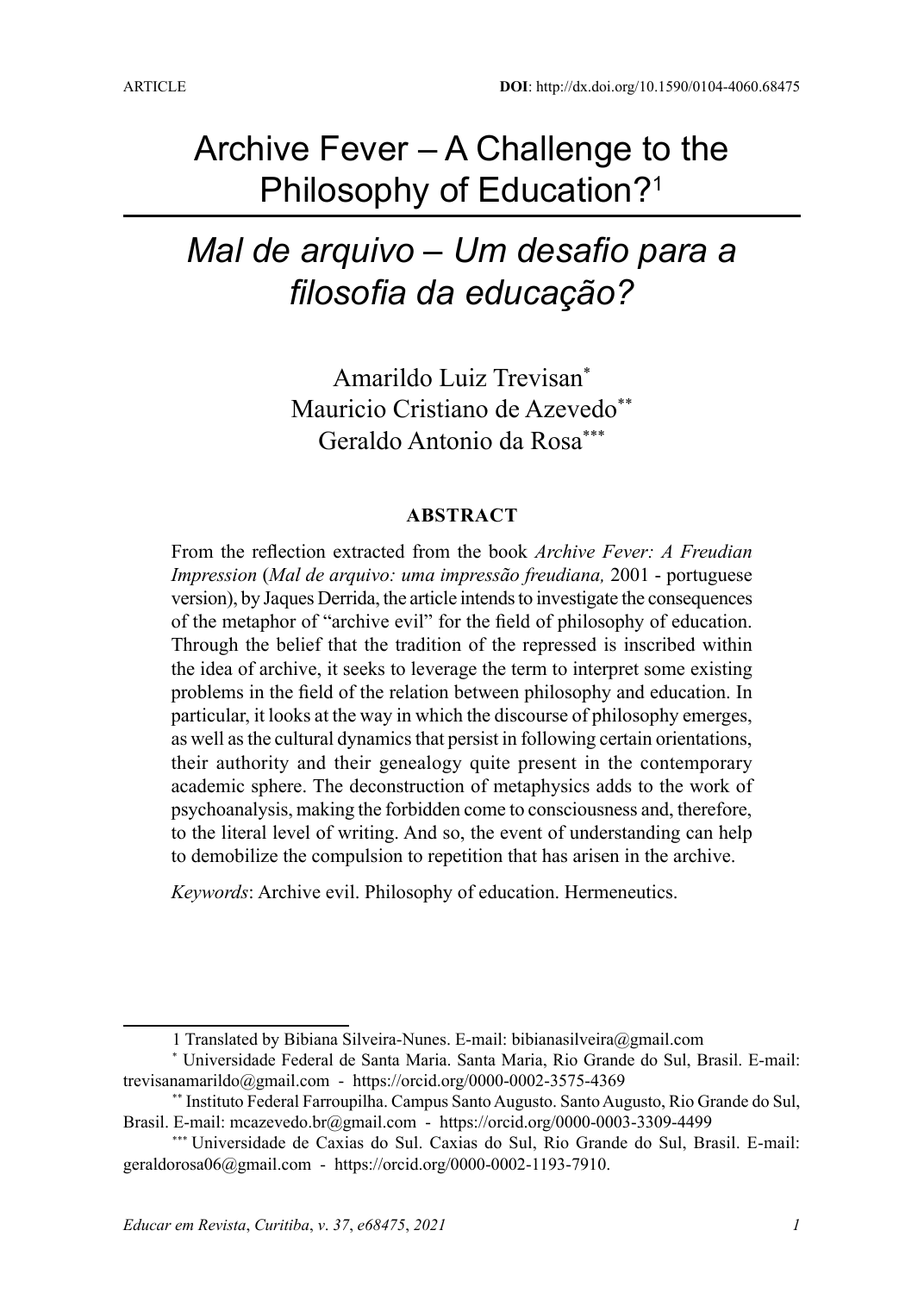#### **RESUMO**

A partir da reflexão extraída do livro *Mal de arquivo: uma impressão freudiana* (2001), de Jaques Derrida, o artigo pretende investigar as consequências da metáfora de "mal de arquivo" para o campo da filosofia da educação. Por intermédio da crença de que a tradição do reprimido se inscreve na ideia de arquivo, procura potencializar o termo para interpretar alguns problemas existentes no campo da relação entre filosofia e educação. Especialmente, dirige o olhar para a forma como surge o discurso da filosofia, bem como a dinâmica cultural que persiste em seguir certas orientações, sua autoridade e a sua genealogia bastante presente no âmbito acadêmico contemporâneo. A desconstrução da metafísica se soma ao trabalho da psicanálise, fazendo o proibido aflorar à consciência, e, portanto, ao nível literal da escritura. E assim, o acontecimento da compreensão pode auxiliar a desmobilizar a compulsão à repetição que se instaurou no arquivo.

*Palavras-chave*: Mal de arquivo. Filosofia da educação. Hermenêutica.

### **Initial considerations**

The following text intends to discuss the expression "archive evil"<sup>2</sup> in the spectrum of Philosophy of Education. Derrida (2001) presents this reflection based on the interpretation of Freud's last great book *Moses and monotheism*  (*O homem Moisés e a religião monoteísta,* 2018 - Portuguese version). Freud's book has sparked a controversy recently, in which several important philosophers and historians were involved, as was the case with Yosef Yerushalmi (1992), *Freud's Moses: Judaism terminable and interminable* (*O Moisés de Freud: judaísmo terminável e interminável* - Portuguese version); Jan Assmann (1998), in *Moses, the Egyptian* (*Moisés, o egípcio* - Portuguese version), and Jaques Derrida himself, *Archive Fever: A Freudian Impression* (*Mal de arquivo: uma impressão freudiana,* 2001 - Portuguese version) (2001). Derrida returns to the Greek world to explain the origin of the concept related to the Greek word *arkhê*, which means the start or command attached to power and also designates the environment where the archons are, those responsible for saving a document

2 TN: Although Derrida's book is titled "Archive fever", after extensive research I've found that the term "archive evil" is more frequently used, in the English language, when referring to the evils brought on by the psychoanalytical practice of archive, hence my use of that term throughout this text, except when referring directly to the book.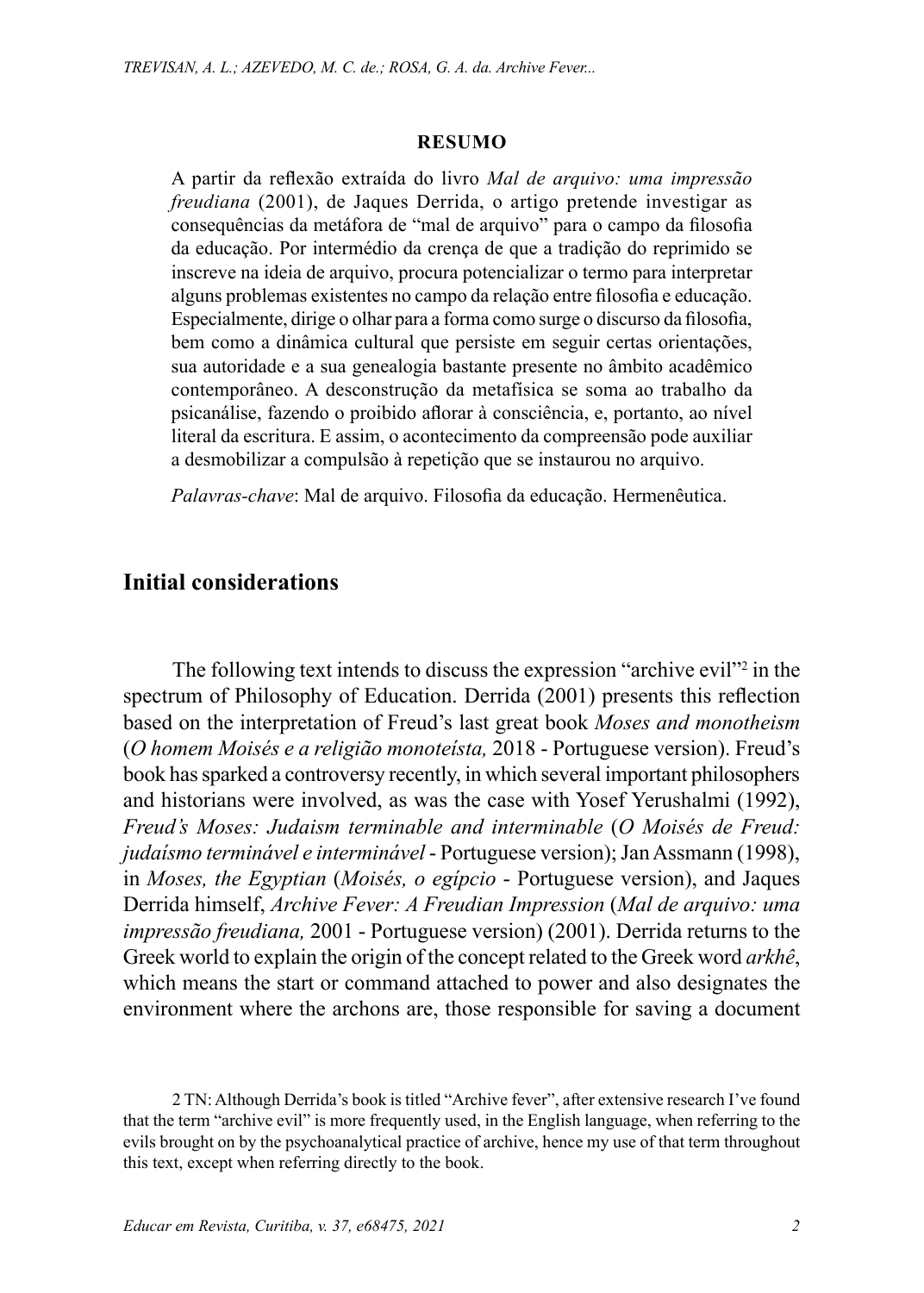and, at the same time, develop the ability to interpret it. They were the guardians of a secret that could not be revealed ordinarily, but for those who were willing to follow a path of preparation and spiritual ascension.

In the book, he discusses, among other topics, whether psychoanalysis is or not a Jewish science, an accusation made by the Nazis. And, by making a kind of remembrance of the archives of psychoanalysis, having Yerushalmi's (1992) book on Freud as the guiding thread, he ends up concluding something very peculiar, when he says: "Now, the principle of the internal division of the Freudian gesture and, therefore, of the Freudian concept of archive is that, in the moment when psychoanalysis formalizes the conditions of archive evil and of the archive itself, it repeats the same thing to which it resists or transforms into an object" (DERRIDA, 2001, p. 119, our translation). In other words, in seeking the origin of the repressed, through the archaeological excavations of the unconscious, psychoanalysis repeats the Freudian (and Jewish) impression of wanting to "address (...) with a compulsive, repetitive and nostalgic gesture, an irrepressible desire to return to the origin, a pain of the motherland, a homesickness, a nostalgia for returning to the most archaic place of the absolute beginning" (DERRIDA, 2001 p. 118, our translation). It seems that solving the problem of the Jewish diaspora, reenacting the relationship between his greatest patriarch and the tradition he founds, is Freud's ultimate theoretical gesture, his latest invention to address the problem of original violence as a founding act of culture and its devices, facing then the terror of anti-Semitism. With this he reveals the violent parricidal act that returns incessantly within the civilizing culture itself and that constitutes itself as a genetic and remissive act of the psychoanalytic archive.

The importance of this discussion is highlighted by the American philosopher Richard Bernstein (2000, p. 81, our translation) when he says that: "We need to dig deeper and discover what Derrida calls 'the psychoanalytic archive' and the traces of unconscious memories". Such is the task we set ourselves here because, although there is a focus on the problem in psychoanalysis, Derrida says that this discussion can also be extended to understand other fields or areas of knowledge, such as history. We could draw many conclusions here, but we simply ask: is this not also one of the great problems of the philosophy of education, fed continuously by the desire to return to its origin (to its home) in philosophy?

More than psychoanalysing the field of philosophy of education, the goal is to open its archives, its "black box" or, especially, its archive evil, to bring a little light to the hypersombrial times that are imposed in the present. Thus, this endeavor is moved by, at first, taking Derrida's reading on Freud to think about what he announces as "archive evil" in psychoanalysis. Next, addressing, in light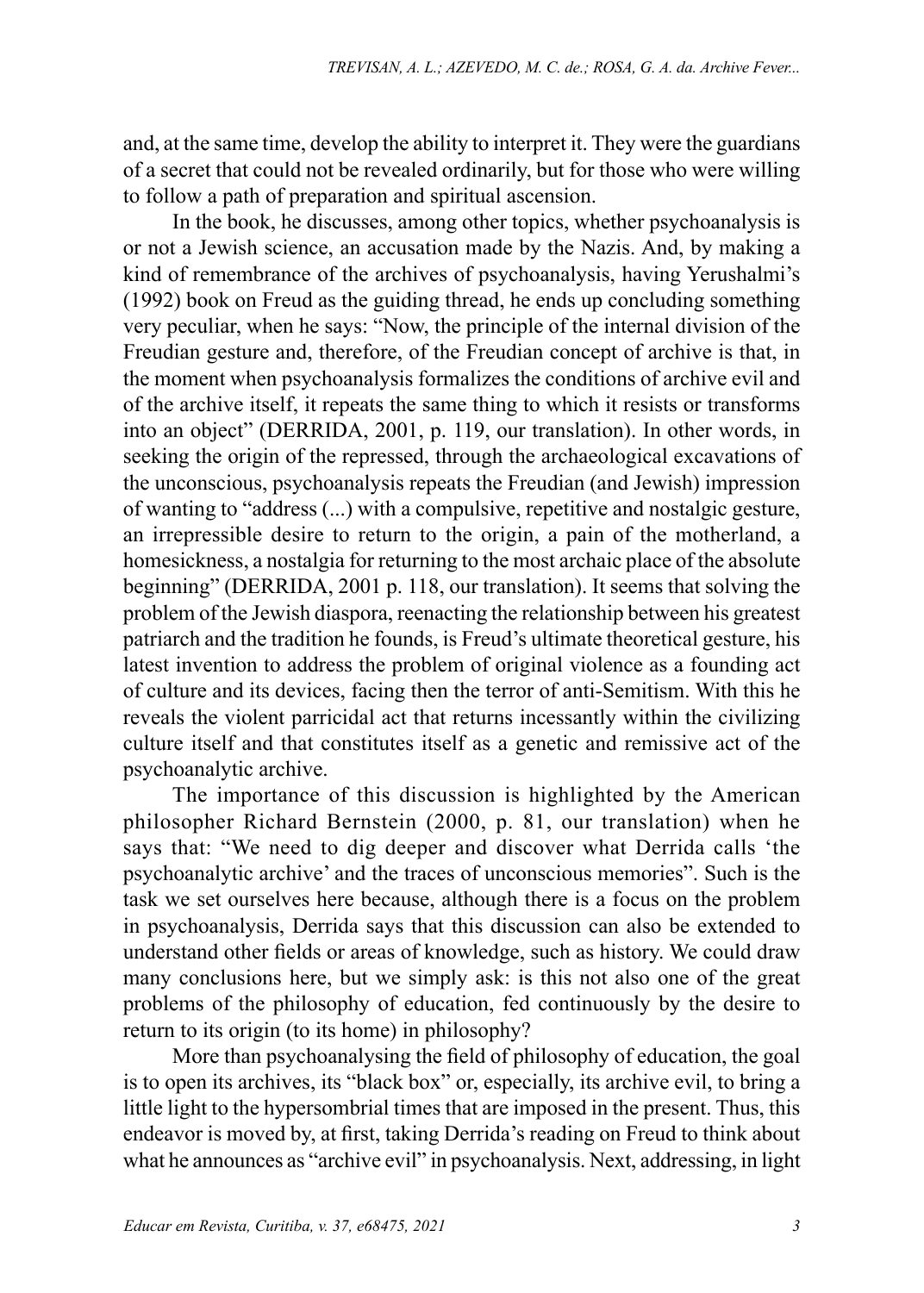of this discussion, some problems that, perhaps, exist in this sense within the scope of Philosophy and that have contributed to the self-understanding of the field of Philosophy of Education. Finally, as the archive also contemplates the idea of promise, we will make some inventives, in the sense of opening doors for the future of the relationship between philosophy and education, incorporating the notes made from the hermeneutics of traditions.

### **Archive: the psychoanalytic technique**

Philosophy and psychoanalysis have a long tradition together. Although the latter was born only in the early twentieth century, from Freud's work *The Interpretation of Dreams* (*A interpretação dos sonhos,* 1972 - Portuguese version), both share the same hermeneutical spirit, returning frequently to their origins to find or renew the foundations of their action. If philosophy sought inspiration in myths and tragedies in search of the human's rational sense of measure, psychoanalysis seeks in the same sources the equation to balance the feelings or affects forgotten in time. In other words, these are not conflicting approaches, but complementary in a sense. For this reason, Paul Ricoeur (1990) set out to find a correlation between these two fields, in Freud's work: an interpretation of culture, when debating "the relationships between a hermeneutic of symbols and a philosophy of concrete reflection"3 (RICOEUR, 1990, p. 2).

It is in this context that Freudian concern with the problem of archive arises, which refers to its origins in the classic version of ancient Greece, when the archive, as *arkhê*, became the depository of the materiality or positivity of a document. It was constituted, ontologically, as something fixed and static and for that reason it was understood as a monument. For a long time, Freud's psychoanalysis sought material evidence for the archive, working with a metaphysical concept but, at the same time, cultivating an edge of positivist concern for its material existence.

The book *Moses and monotheism* is relevant because it inaugurates another relationship with the archive, once Freud came to state that it was a "historical novel" (DERRIDA, 2001, p. 15). In other words, it is no longer a matter of seeking support or "material truth" for the facts, but what the father

<sup>3</sup> TN: translated from the referenced Spanish version "las relaciones entre una hermenéutica de los símbolos y una filosofía de la reflexión concreta".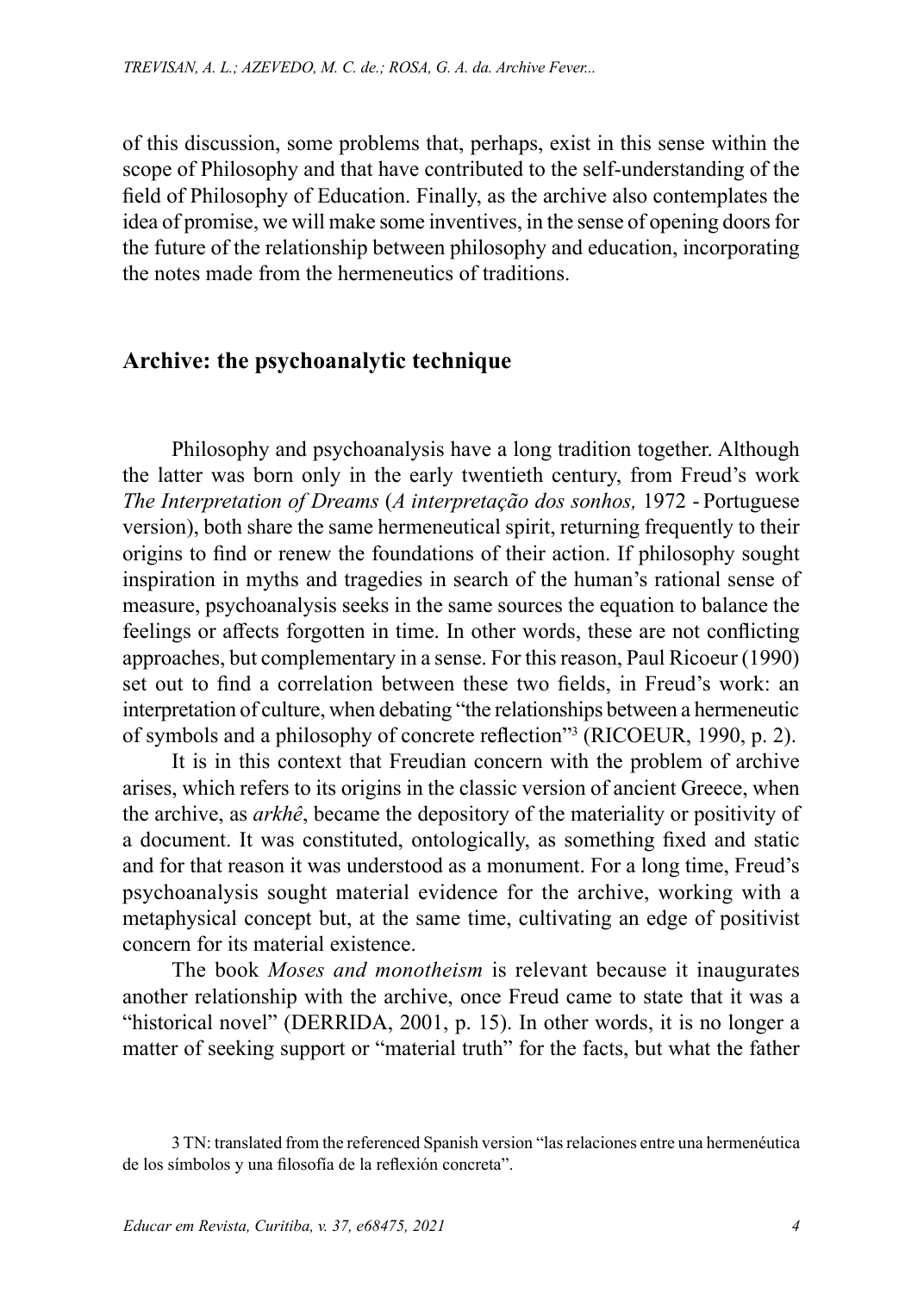of psychoanalysis calls "historical truth". Although the predominant metaphor used by him to explain the work of therapy is that of archeology, he probably realized there that he could not leave psychoanalysis prisoner from sources in the past. And for this reason, in this controversial work, he seeks to advance the concept of archive to the dimension of fiction, promise and the future.

However, far from the foundation of psychoanalysis, and having contemplated the horrors of the second war genocide – the radical evil, Derrida will use the concept of "archive evil" to interpret the forgetfulness and finite dimension of the archive, as a condition for its constant becoming. In this new metaphor, the notion of death or destruction drive (*thanatos*), the drive that disengages or assaults, playing the annihilating role of the archive, leaving many edges or gaps to be filled in it.

> She works to destroy the archive: with the condition of deleting but also with a view to erasing its "own" traces - which can no longer be called "own". She devours her archive, even before she has produced it externally. This drive, therefore, seems not only anarchic, anarchatic (let us not forget that the death drive, however original it may be, is not a principle, as are the pleasure principle and the reality principle): the death drive is, above all, anarchivic, we could say, archiviolytic. It was always, by vocation, silent, a destructor of the archive (DERRIDA, 2001, p. 21, emphasis added by the author).

The compulsion to repeat is tied to the necrophilic drive and, therefore, to the destruction of the archive, which institutionalizes the evil of archives in the heart of the monument. But as Almeida warns, "when the principle of constancy begins to reign over life, threatening to lead it to death, Eros suddenly erupts, introducing new tensions and, thus, disturbing the lowering of the libido level" (ALMEIDA, 2007, p. 229, our transltion). In this way, the archive can be both the place of *thanatos*, the drive for death and destruction, as well as the place of *eros*, of reunion and consignment, just as circumcision was a symbol for Jews (SOLIS, 2014). In this way, new possibilities for the archive are opened, as it is not only conditioned to its aspect of reproduction: "Thus, the interpreter, as an archivist, is fundamentally not only to accept the repetition that insists on the archive, but also to relaunch it towards the future" (BIRMAN, 2008, p. 116, our translation).

Against the version that analyzes it as something without erasures or gaps, "a fixed and frozen documentary mass, having in the record of the past its only temporal reference" (BIRMAN, 2008, p. 109 our translation), it is necessary to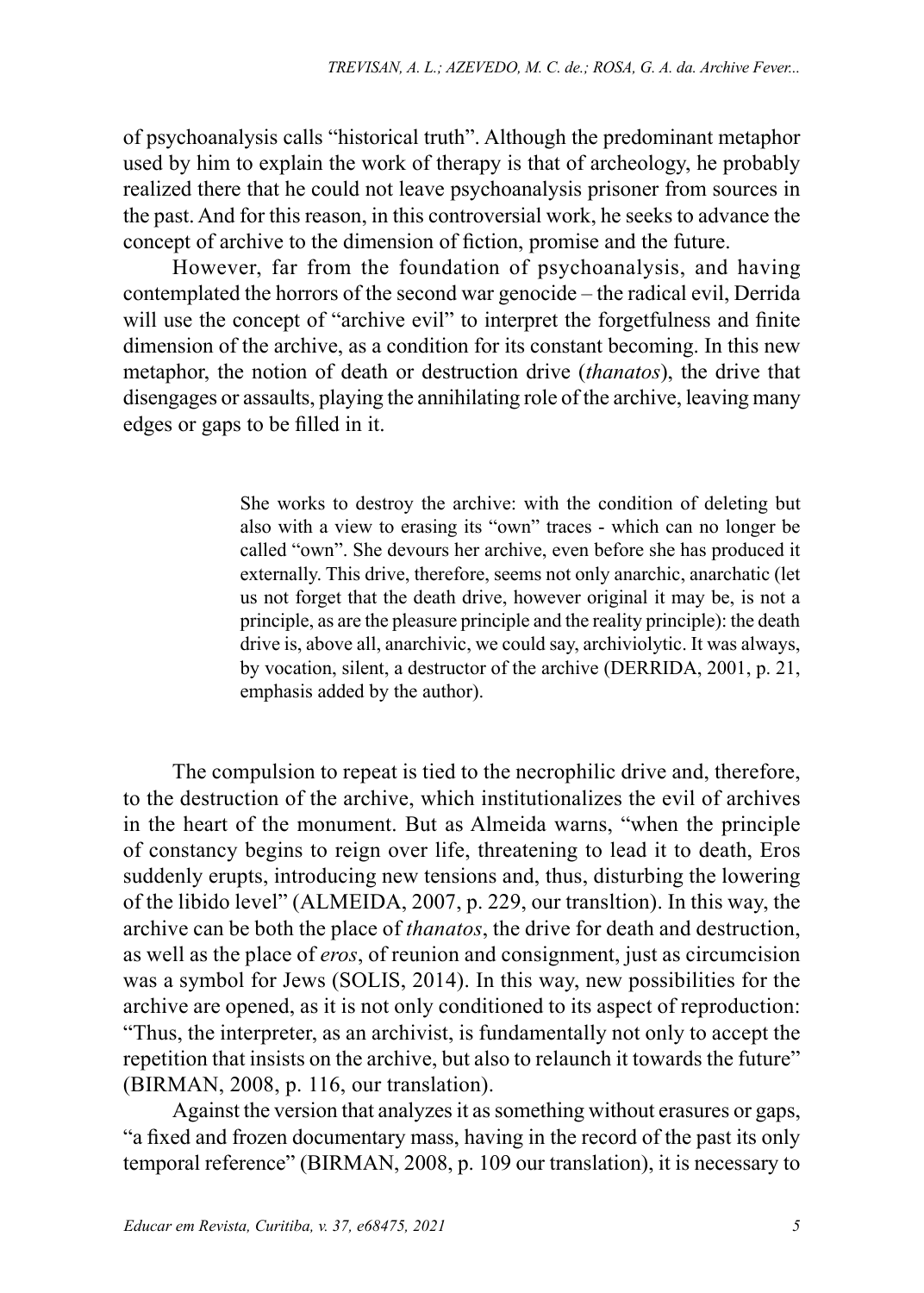interpret the difference in silences and forgetfulness, lacunar, symptomatic and discontinuous caused by archive evils. Hence the overcoming of Aristotelian metaphysics of the act and of the potency, since the potency of the virtuality gives it a dimension of act and, therefore, of present. In the triple direction of the present past, present present and future present, the openness or availability for its frequent becoming is denoted. It is this other dimension that opens the archive to the metaphorical, poetic and fictional instance, not subordinated exclusively to the dimensions of the concept of truth. Therefore, if the unconscious is a writing, consequently it is also an archive consisting of lapses, Freudian slips and jokes, besides, of course, being permeated by ghosts that fill the interstices of the psyche. The unconscious is the home of ghosts and this is produced by the death drive, which erases the traces and marks of the archive, producing its reverse - the archive evil. There would then be discursive exchanges between repression and repression<sup>4</sup> with the return of the forbidden, front and back of the same file composed of materiality and virtuality. For this reason, he does not submit himself only to material truth, but fundamentally contemplates a historical truth, in Freud's terms. Thus, a new definition of file arises for Derrida:

> The archive is no longer, then, an ontological memory that registers a beginning and dates a history, it is not only monological, it refers to nomos, to an order, to the command that regulates, for example, institutions. Yes, it moves through an archiviolistic drive. This is one of the meanings of the term *archive evil* (SOLIS, 2014, p. 381, our translation).

The archive is no longer a matter of remembrance and the past, abandoning the legacy of a simple metaphysical concept, to be a notion, something open, a quasi-concept. It is in this space that Derrida will think of the Freudian impression left in *Moses and monotheism*, since some of his theses do not find a place in traditional historiography. First, a word about the philosophical method of deconstruction adopted by Derrida would be important. The two key books for understanding the Deridian method of deconstruction are: *Of Grammatology*  and *Writing and Difference*. In them, the author is concerned with dismantling the discourse of Western metaphysics based on verticality and the opposition

<sup>4</sup> TN: here the authors play with two portuguese words, *repressão* and *recalque*, being that the first one means repression in the common sense, and the second one is reserved to repression in the freudian sense.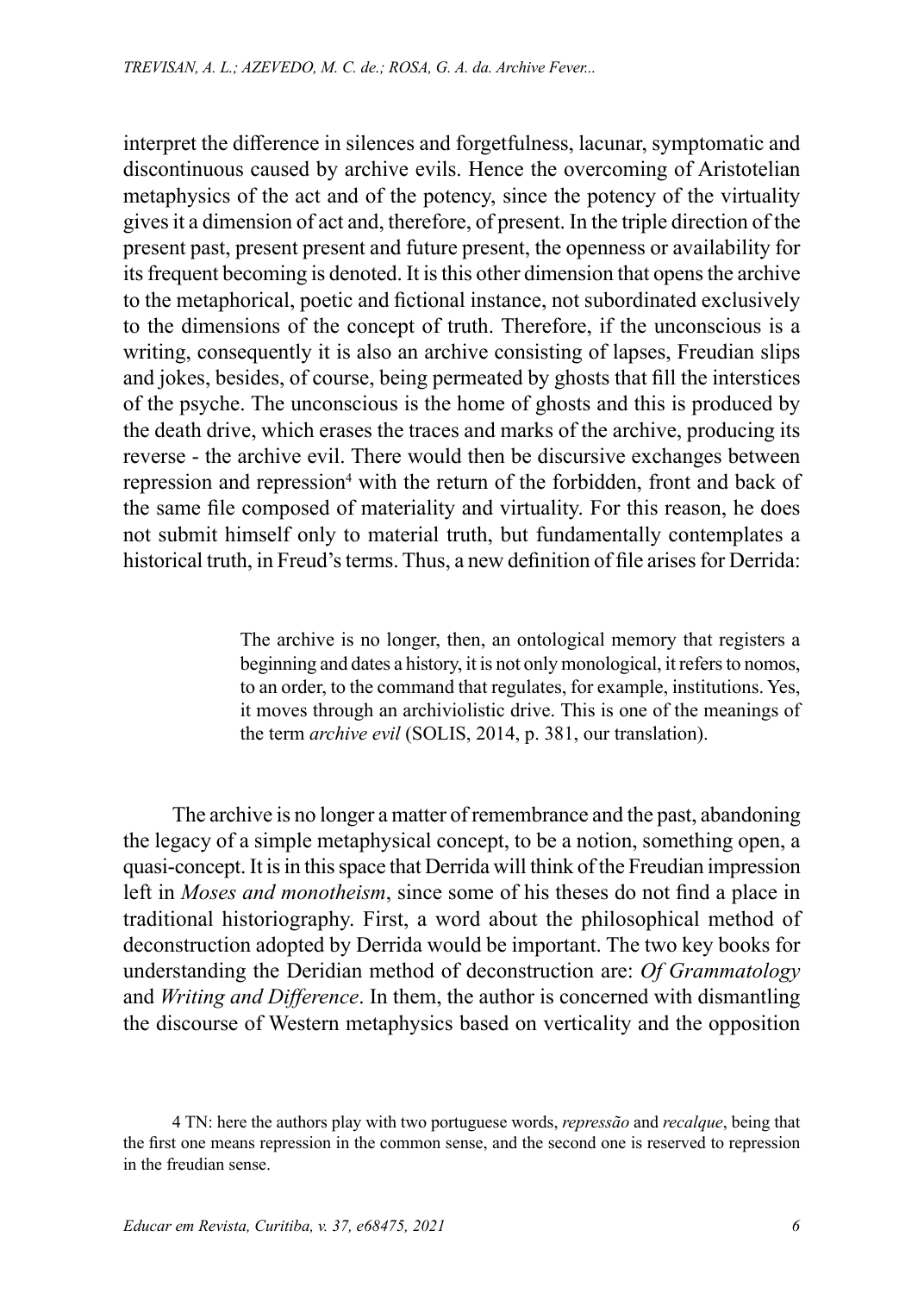of pairs of concepts such as, among others: appearance and essence, inside and outside, culture and nature, presence and absence, or speech and writing. These concepts, based on secular binarisms, do not hide the play of forces in which the supremacy of one over the other is the rule. His method consists of looking for categories that resist the oppositions of classical philosophy, such as the notion of spectrality, which will be focused on later, and the problem of archiving, in order to dismantle the metaphysical discourse from the inside.

Derrida's deconstructive hermeneutics questions in this sense primarily the support of the archive present in the Jewish custom of circumcision, to which Freud is obviously subjected, and in typography, that is, in the external environment. Unlike circumcision that left its mark in an intimate way, typography is an external technical environment, like the logic of the Magic Block<sup>5</sup>, a child's toy used by Freud to try to explain the functioning of the psychic apparatus. The French philosopher realizes that the mark of circumcision in Freud's work is in line with his defense of patriarchy. At the same time, it asks to what extent the model of the Magic Block is sustained in the face of the technical-scientific evolution of the archive today, in the face of the revolution in microelectronics, information technology and computing. It thus proposes to rethink the very archiving of psychoanalysis in minutes, letters, public and private processes, among others, which configures it within a specific technological framework of the time in which it was created.

With these reflections in mind, Derrida can still question Freud's materialistic interpretation proposed by the great historian of Judaism Yosef Yerushalmi, as he, at the end of his book, constructs an imaginary dialogue with Freud, trying to convince him that he is still a Jew. On the other hand, Derrida understands the Freudian thesis of the Egyptian Moses, because his admission due to the difference in relation to Judaism ends up breaking the tension between an "us" and a "them", proposed by the Aryan ideology. To better illustrate his position, he gives as an example the biblical passage that narrates the attempted murder of the prophet Moses by the Israelites. Freud had argued in his book that there were, in fact, two Moses, for the first would have been killed by his companions unhappy with the way he led the exodus of the chosen people in the desert. And the second would have been more successful in leading the Hebrew people to the promised land. Although the Hebrews tried to kill Moses,

<sup>5</sup> Freud presented the reflection on the Magic Block in Chapter III of *Civilization and its discontents* and developed it in more detail in a small text included in the book *The Ego and the Id: and Other Works*, published in the Brazilian standard edition of complete psychological works by Sigmund Freud (1996).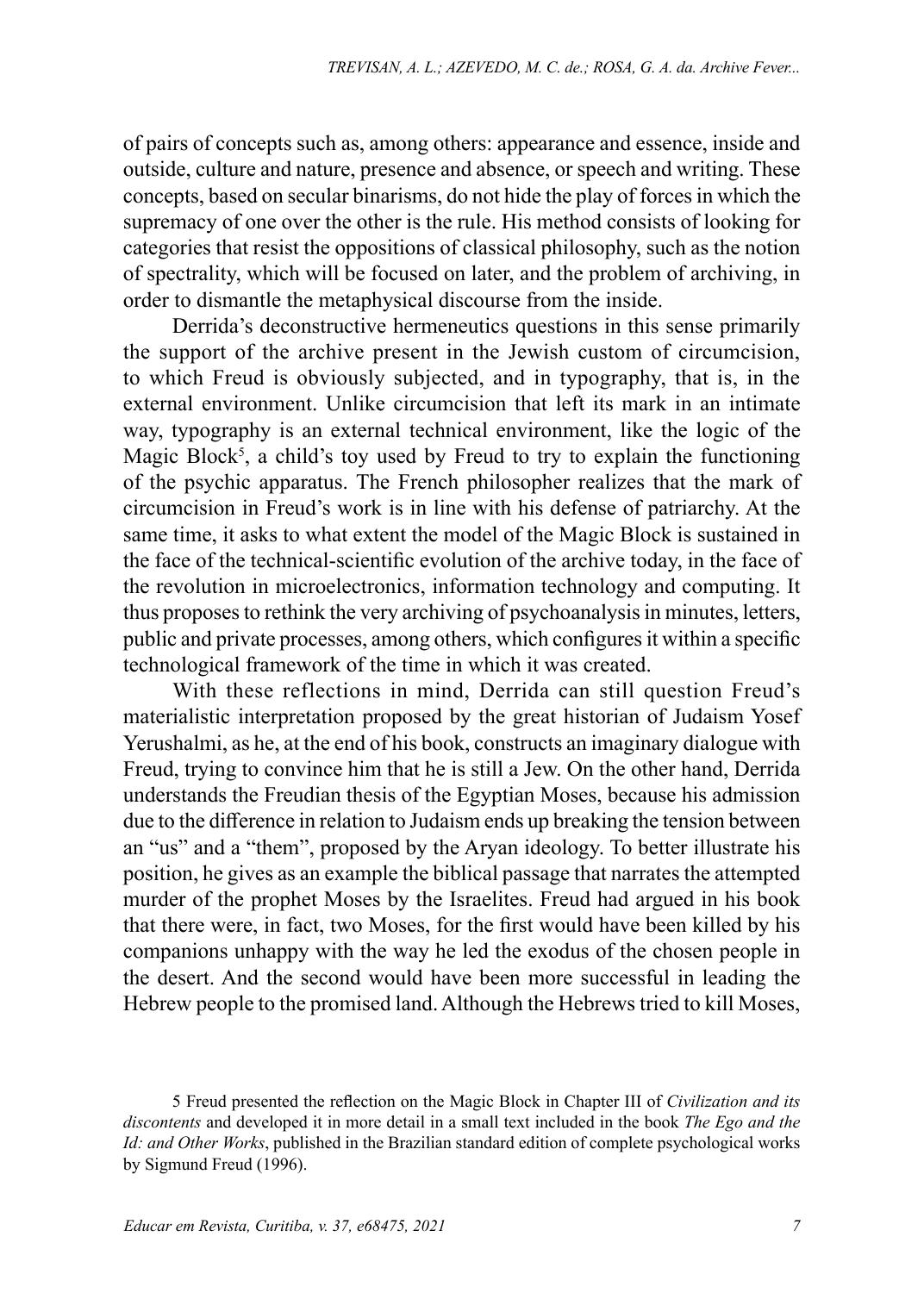Yerushalmi argues, against Freud, that this had not really happened, that is, this fact was not printed in the Holy Scripture archive. Yerushalmi bases his point of view on the account in the Book of Numbers 14: 10 in the Bible, which says that there is a cloud (of the glory of God) that intercepted the stones thrown by the Israelites against the patriarch of Judaism. However, the French philosopher disputes this version, saying that the operation was carried out, the stones were thrown and, therefore, there was an intention to kill with the passage to the act. And that from the point of view of the unconscious, it makes no difference, since it does not discriminate the intention of the action effectively performed. Thus, he concludes: "If Moses was not murdered, it was thanks to God. Left to themselves, the Israelites, who wanted to kill Moses, would have done so: they did everything to kill him" (DERRIDA, 2001, p. 86, our translation). Therefore, the historical truth imposes itself on the material truth, since the absence of the fact's positivity, derived from the archive evil, needs to fill the gap with interpretation. Thus he frees Freud from the hands of Yerushalmi, who proposed, in a way, a second (psychological) circumcision to Jewish custom.

The breaking of the barrier of a pseudo-return to Jewish origin opens spaces for the understanding of the existence of two Moses, which repeats the death of the original father by the primitive band, and the (Jewish) religion appears to atone for the guilt for this murder. In the case of Christianity, this original violence is reissued with the death and resurrection of Christ. However, as Derrida rightly points out:

> In all cases, there would be no future without repetition. And then, perhaps, Freud would say (this would therefore be his thesis), there will be no future without the ghost of Oedipal violence that inscribes over-repression in the archontic institution of the archive, in the position, the self-position with the heteroposition of the One and the Only in the monological *arkhê*. And the death drive. Without this evil, which is also the evil of archives, the desire and the problem of archives, there would be no designation or consignment (DERRIDA, 2001, p. 102, our translation).

Consequently, behind the resurrection of Christ lies the historical truth, for he was the incarnation of the risen Moses, who, in turn, takes the place of the original father of the primitive horde who was sacrificed by his children, thus opening up to democracy. And in such a way, one after another, they occupy, as Son, the Father's place of authority, because the destroyed, repressed or repressed material truth resists and returns, which can be done physically, as well as through delirium, madness and obsession, concludes Derrida.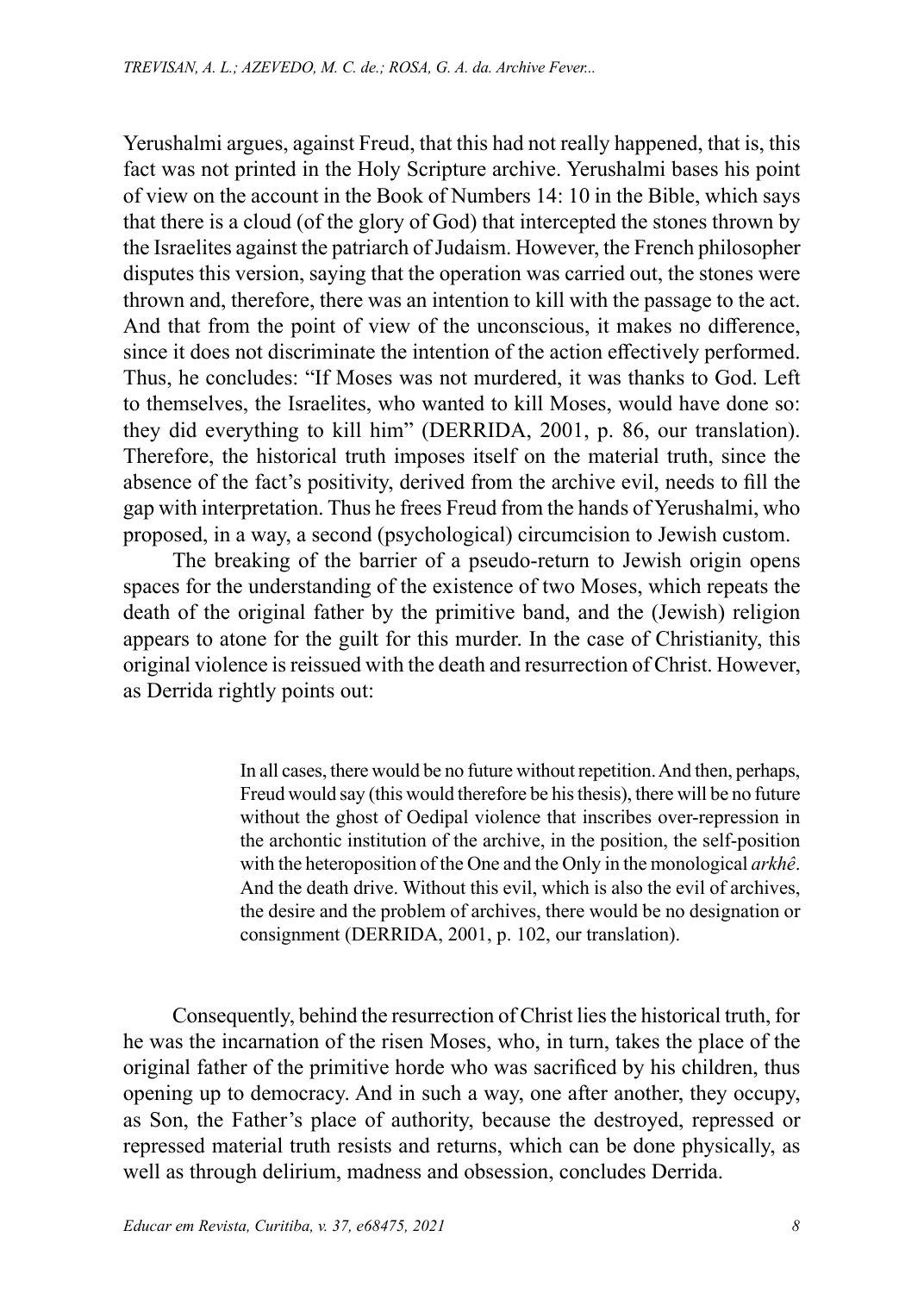However, according to Birman (2008, p. 119, our translation) the Freudian discourse did not detach itself from the classic presuppositions of reading the archive, being limited, in the last analysis, to finding a real order that constituted the origin (original impression) and the idea of the psyche as an archive. Thus, he did not radicalize his finding of the historical truth of Moses, looking for a seat still in the materiality of the phenomenon. It is in the opposite direction that Derrida will mobilize the development of the discourse of psychoanalysis, insisting on the idea that "the archive would be of the order of metaphor and fiction, that is, it would be permeated by ghosts and spectrality, they would permeate its marks and traces in the infinite and insistent process of producing differ and difference" (BIRMAN, 2008, p. 119, our traslation). For Meneses (2013), deconstruction would be an anarchic (*an-arkhê*), underground way of translating and receiving the metaphor, capable of neutralizing the work of the negative that would lead, in theory, according to Hegelian philosophy, towards absolute knowledge.

#### **Archive evil in Philosophy of Education**

So far, we have made a brief reconstruction of the meaning of the notion of archive evil based on the controversy provoked by Freud's *Moses and monotheism*. We realize that there is a historical reenactment of original violence, which would explain the rise of religion and, in a way, of the very idea of culture from the point of view of psychoanalysis. Initially, we established a parallel between the concept of archive in the understanding of Freudian psychoanalysis and of archive evil, according to Derrida's proposal. The analogy is permeated by the relationship between psychoanalysis and philosophy, in which religion plays the role of medium term. Through the metaphor of archive evil, the Derridean interpretation shows how Freud reveals the violent element in religionpsychoanalysis (the followers kill the founding father and substitute another, dealing with a guilt that settles in the culture itself). But how does this happen in the philosophy of education, between philosophy and education? How would this nostalgia in the thought of education be?

Philosophy of education is born from the heart that gives rise to philosophy and reflects on the models of thought constituted, historically, from a philosophical and pedagogical point of view concomitantly. It traces the different inventories and work schemes which the great exponents of philosophical thought proposed as new ways of understanding the educational phenomenon,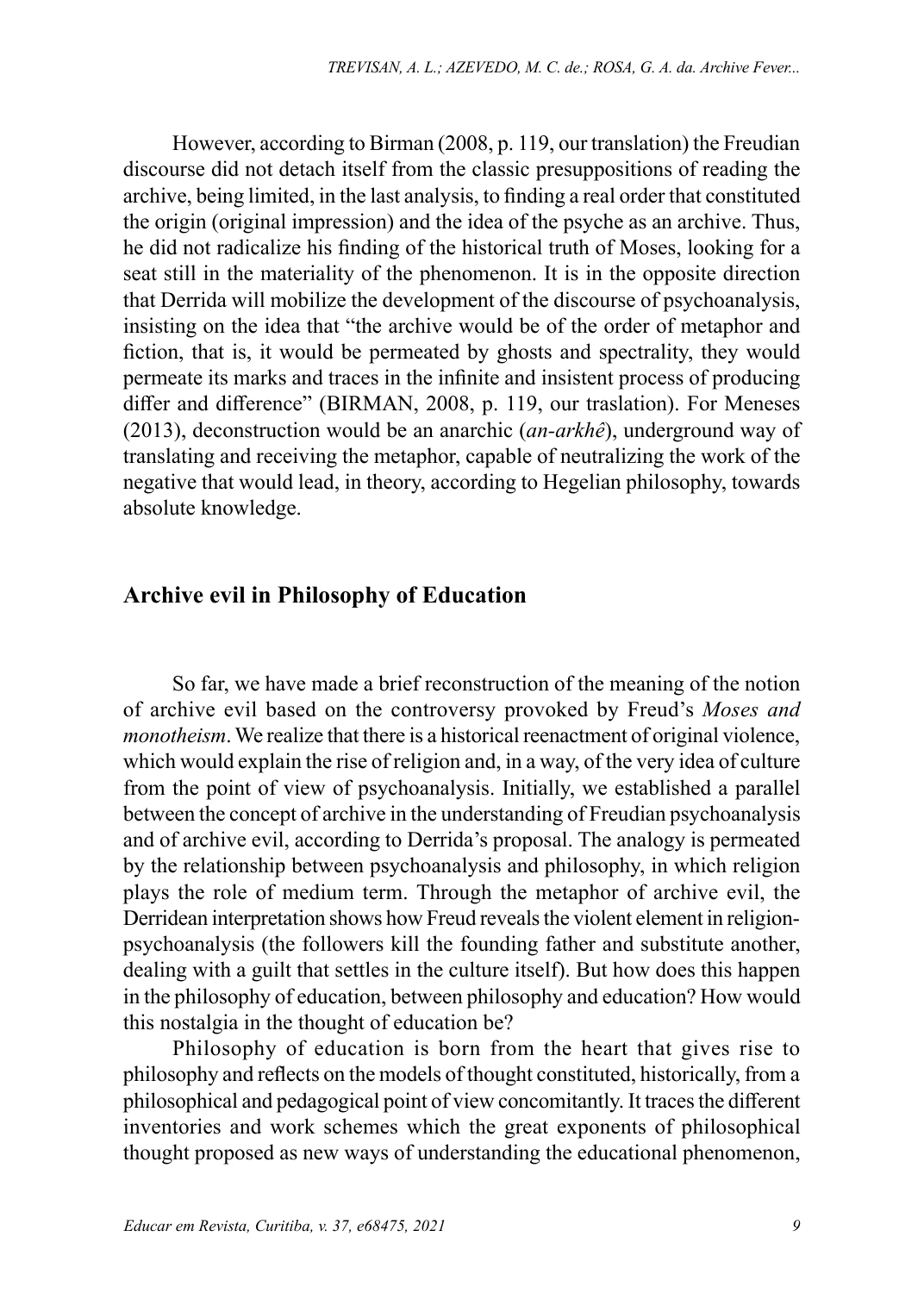the fine teaching and learning. Thus, it seeks to address the correlation between the different ways of facing the pedagogical process throughout history and its structuring in the education systems.

However, the archives that philosophy of education present not always contemplate the realities as they occurred, since the "archive evil" is also part of its history, silencing some initiatives in favor of others. One example is the death of Socrates. As Werner Jaeger defines in the classic *Paideia: the ideals of Greek Culture* (*Paidéia: a formação do homem grego -* Portuguese version): "Socrates is the most amazing pedagogical phenomenon in the history of the West" (JAEGER, 1995, p. 512, our translation). He stands to the origin of philosophy, like Moses to Judaism and Jesus Christ for Christianity. In Derrida's language, it could be said that he is the first archivist, that is, the one who "institutes the archive as it should be, that is, not only displaying the document, but establishing it. He reads, interprets and classifies it" (JAEGER, 2001, p. 73, our translation).

The way Socrates philosophized represents a shift in the understanding of philosophy in the ancient world, opening a new path for the relationship between philosophy and education. Until then, philosophers were naturalists, that is, they were concerned with understanding the purposes of *physis*, seeking to unravel the deeper meaning of the cosmic order that underlies all things or phenomena. Socrates places at the center of his concern with philosophizing the human aspect - the anthropocentric feature, understanding that the ordering is the result of a balance achieved by reflection on himself.

In the same way that Moses had the protection of the divine cloud against the onslaught of the Israelites, Socrates claimed to have an interior *daímon* (divine counsel) that helped him get rid of the hardships of destiny. He said he was enlightened through the Oracle of Delphi, read by a pythoness, as described by Plato in *Plato: the apology of Socrates* (*Apologia de Sócrates*, 2011 – Portuguese version). However, he was brought to court for the first and only time when he was over 70, accused of subverting youth with sophistical speeches. His death was not caused by the disciples, but by those who detracted and persecuted him. With his end, the archive survived on the testimony of Plato and Xenophon, who guaranteed continuity to his legacy in the writing of several works. The corrosion of the archive, as a material truth, opens philosophy to its historical truth, mainly fictional. The discourse that is instituted later is a form of redemption of the original Socrates, his re-enactment. And this happens not without disputes, silences and abandonments, because Aristophanes, in his comedy *Aristophanes: clouds* (*As nuvens*, 2014 – Portuguese version), and later Friedrich Nietzsche in *The birth of tragedy: Out of the spirit of music* (*A origem da tragédia no espírito da música*, 1978 – Portuguese version), for example, stand up bravely against the perpetuation of his cult.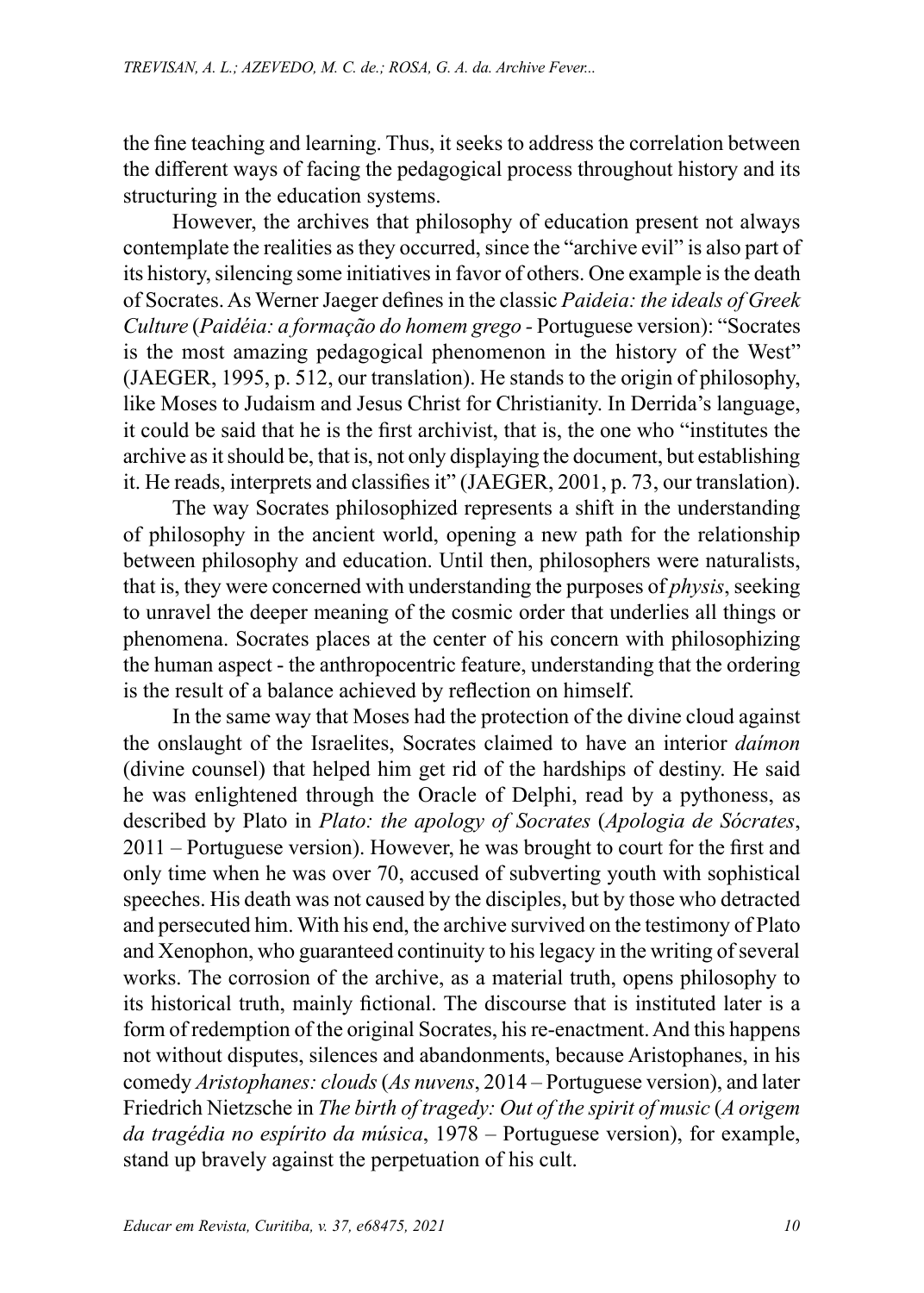If psychoanalysis was accused of being "Judaism without God" (DERRIDA, 2001, p. 65, our translation), can the same be said of philosophy, that is, that it is also a religion without God? It is necessary to take into account that the difference between philosophy and religion is not always very evident, since much of its development took place in close connection with theology and the conviviality of the churches. Although the founding father of the philosophical belief (Socrates) stated that he received his commission from the gods, we cannot go so far in this statement, since philosophy has gone through some later stages of adhering to the discourse of secularization. But there is no doubt that there are more similarities than differences between the discourses of psychoanalysis and philosophy thought from the perspective of archive evil.

#### **Inventives for philosophy and education**

After presenting some approximations between psychoanalysis and philosophy of education regarding the problem of archive evil, let us return to the question presented at the beginning of this text to design or open some doors for the future of the relationship between philosophy and education. It asks whether one of the major problems in philosophy of education does not refer to the desire of returning to its origin (to its home) in philosophy.

The need to return to an idyllic past is not without foundation, as long as it is not a nostalgia of the absolute being. Not infrequently we encounter several problems of all kinds in the handling of concepts, reference to authorities on the subject and their genealogies and thought structures in the field of education, which instigate nostalgia. One of the most serious problems can be evidenced in teaching, due to the teachers being excessively "pedagogized", according to the expression used by Pereira (2008). These go through the vulgarization and simplification of psychological currents such as humanism x behavioralism, offering a deepening of such themes in the line of self-help books or in newsstands reports from magazines and newspapers. In addition, such simplification also covers studies of psychoanalysis in education, due to the unfulfilled promises by psychology to explain the domain of the other, that is, "care technologies, behavioral rationality and knowledge about the other" (PEREIRA, 2008, p. 175, our translation). As this ideal has not fulfilled itself, gaps are opened for the insertion of the knowledge of psychoanalysis with the same objective, as well as for the increase in the opening of specialization courses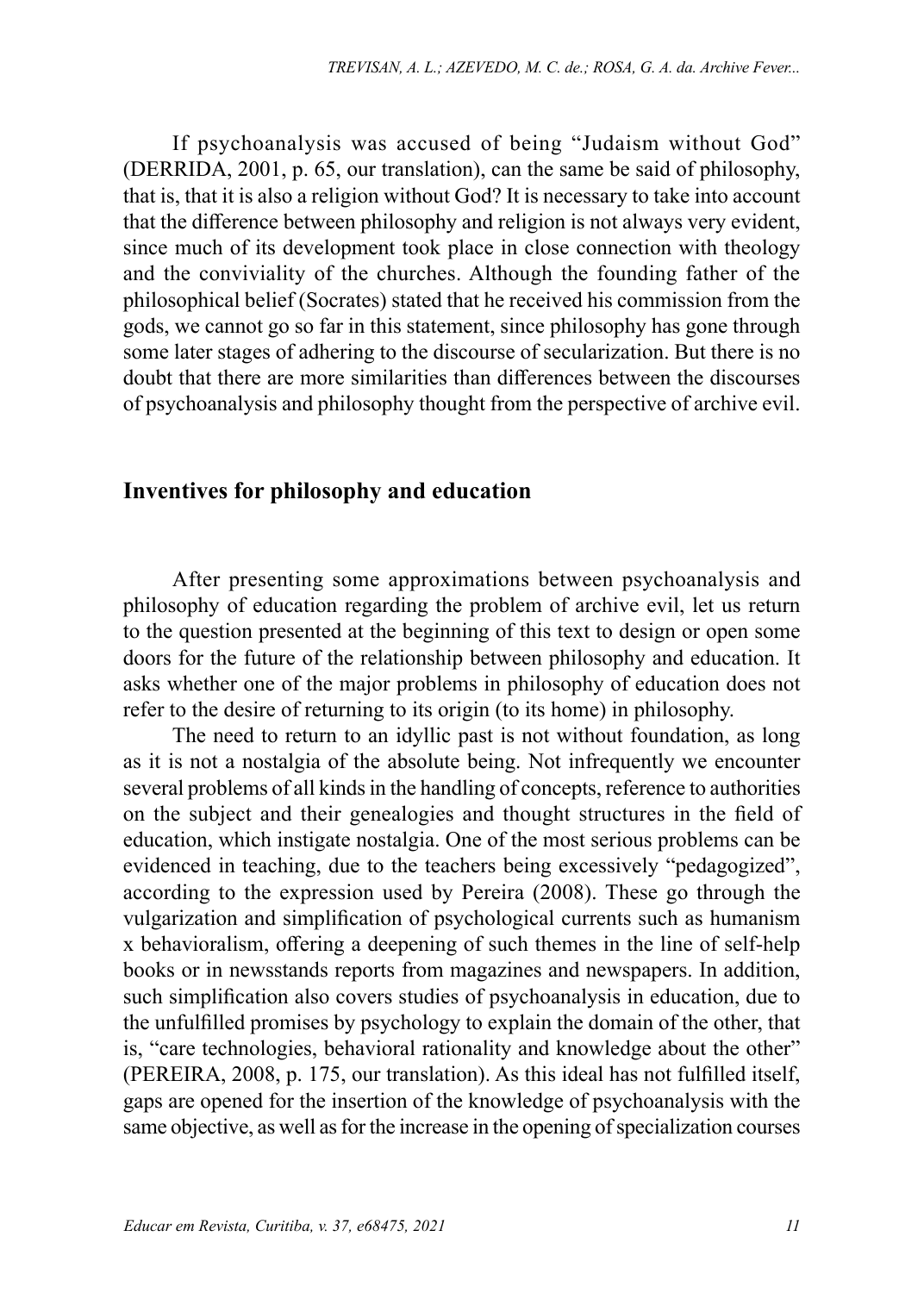in psychopedagogy. Moreover, the author points out: "Pedagogical theories, by contributing to put part of the master's authority in suspension, seem to have abandoned him, as well as his disciples, to their own devices" (PEREIRA, 2008, p. 168, our translation). In other words, we are reliving a situation that contributes to teacher malaise and that opens up to insurgent violence in schools, since the loosening of rules in certain pedagogies may have contributed to this process.<sup>6</sup> Another very common issue is the problem of periodic exclusion of philosophy teaching in schools and its shortening in the field of licensing undergraduate degrees, sometimes accused, by society and the system, of being at the service of students' indoctrination, and sometimes being accused by other areas of knowledge of having no practical purpose.

Now, Freud also fought against the oversimplification of knowledge in the field of Psychoanalysis. When looking for fundaments in Freud's work to criticize the codes of interpretation of the unconscious, based on closed schemes that attributed a priori meanings to the symbols evoked in dreams, Derrida asserts: "As much as the generality and the rigidity of the code, this limit lies in the fact that there is an excessive concern with content, a reduced concern with relationships, situations, functioning and differences" (DERRIDA, 1971, p. 197, our translation). The situation described by the French philosopher is not without its proximity due to the excessive facilitation of dealing with issues that depend on a reading that is characterized by its contextual, differentiated and case by case dimension.

Would this not be another reenactment of archive evil, now read metaphorically in the relationship between philosophy and education, namely, the accusation of youth corruption was the same that weighed on Socrates, leading to his condemnation and death, therefore, parricide? Moreover, it remains to be seen whether the knowledge, that emerged in its entirety and only after dismembering it, would deal with a guilt of the same kind as that present in culture and in the diaspora, that of not being able to face its own original nature, therefore having to constantly hide it. Before these issues, and the problematic framework in which education finds itself, would it not be the case of the philosophy of education adhering to the Freudian strategy of overthrowing the

6 According to the 2018 Atlas of violence, which brings the homicide rate in Brazil by region, the homicide rate is 30 times higher than the rate in Europe (CERQUEIRA, 2018). And, according to research released by the Organization for Economic Cooperation and Development (OECD), Brazil is the world champion of violence against teachers (GOMES, 2015). A philosophical study of the relationship between crisis of authority and violence in schools would be fitting since, according to Aquino (1998, p. 8, our translation), two approaches are predominant in this aspect in the field of education: "one clearly sociological and another in a more clinical-psychologizant hue".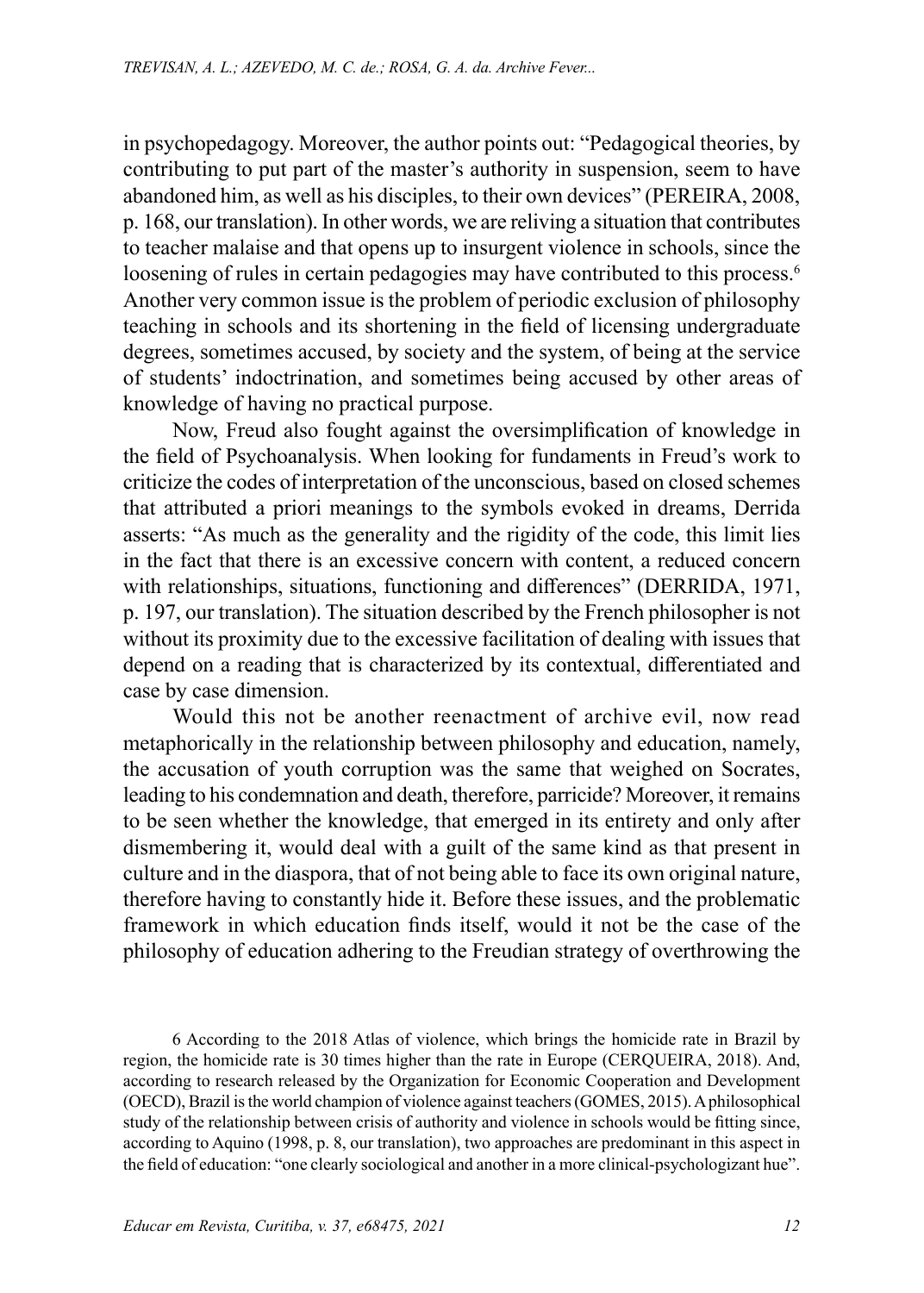borders to end the dichotomy of us and them, thus erasing the difference between binary oppositions that arise? In other words, would it be feasible to seek minimal identification with the aggressor, showing his incongruity from within?

Of course, this would not imply, in any way, assuming the "pedagogization of the master", the discourse of skills and competences, pedagogy with a focus on the student and with its excessive "group dynamics", that is, assuming the poverty of philosophical experience as constitutive of pedagogical knowledge. These statements forget or fail to contemplate one of the lessons of archival reflection proposed by Freud-Derrida, namely, that there is a tendency to reissue the original violence, which occasioned archive and archive evil. Furthermore, this adherence forgets to realize that, in the case of Freud, there was another meaning in question, as it was a matter of showing that the accusation against Jews was false, since they actually had another ancestry. In relation to philosophy, the death of Socrates is reissued symbolically in these situations, sometimes by its pure and simple exclusion from the curricular structures of the courses, that is, by the deletion of its archive in the disciplines, and sometimes by the silencing of its proposals by adhering to the neoconservative wave of anti-intellectualism.

Different from this is seeking inspiration in the testimony of Socrates, who cultivated a type of knowledge that was not the same as that of the Sophists, for example. According to Jaeger (1995), both Xenophon and Plato describe Socratic dialogues generally linked to banquet or gym environments, not by chance. Sophists taught in select places such as stages, private houses or improvised classes and their narrative was aimed at the wealthy citizens of the city. In turn, Socrates cultivated an improvised dialogue in public places, there was a political dimension in his philosophical approach that was not the search for the submission of disciples, but sought to share his doubts with friends, along with these other places: "Thus arised a gymnastics of thought that soon had as many supporters and admirers as that of the body, and was soon recognized as what it had been for a long time: as a new form of *paideia*" (JAEGER, 1995, p. 523 our translation). In this case we can venture to say that there is a proximity to the Freudian strategy because, in opposition to the vulgarization suffered by the Jews carried out by the Nazis, who accused them of degenerating the race, Freud showed that Moses came from another, much higher strain, that is, that Moses was not only the "political leader of the Jews established in Egypt, but also their legislator and educator" (FREUD, 2018, p. 49, our translation). Therefore, as in the Jewish tradition, in the origin of philosophy is the fight against the vulgarization of knowledge and the defense of identification from above.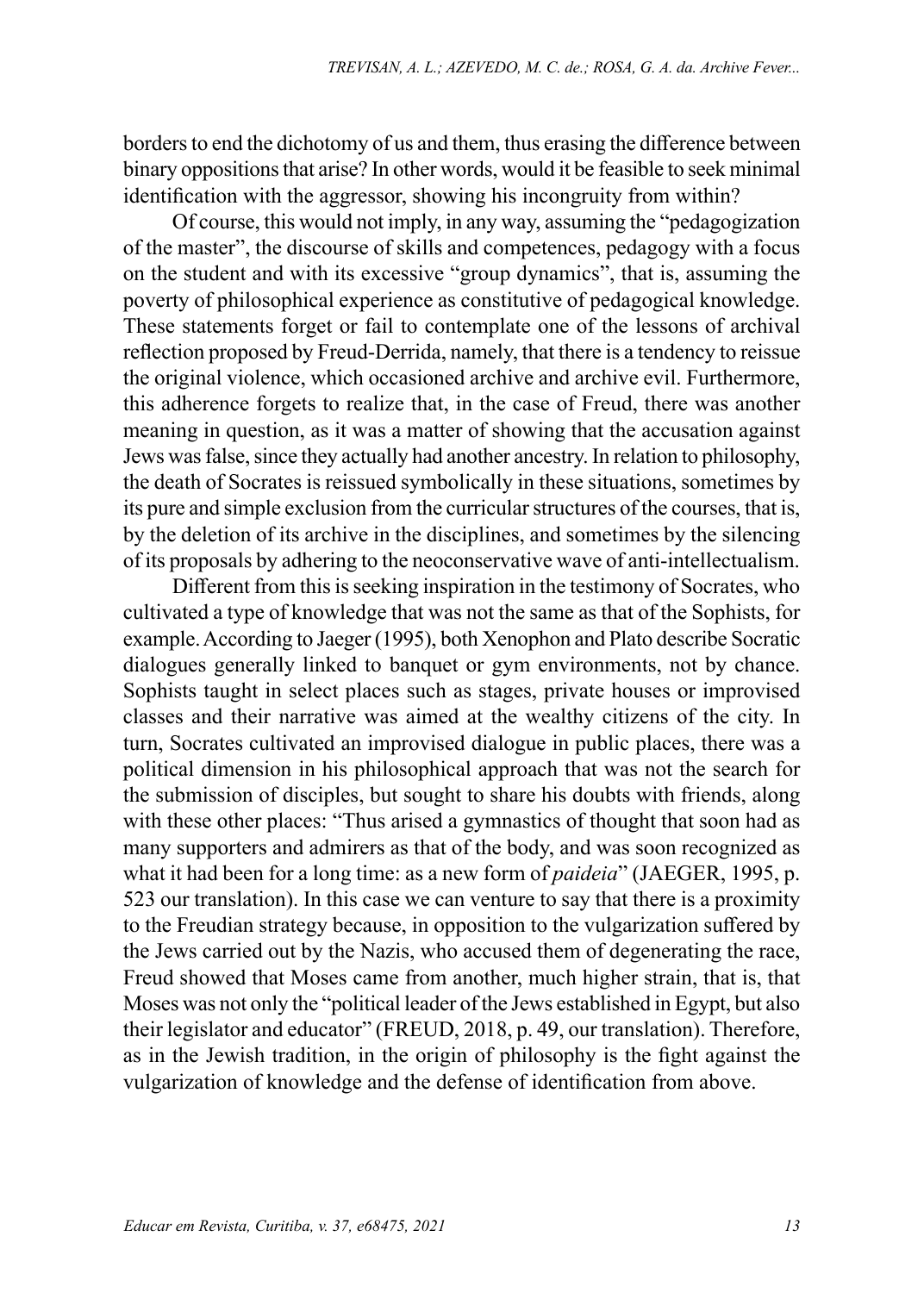## **Conclusions**

The text seeks to discuss the themes of archive and archive evil from the perspective of Derrida's criticism of Freud and some of his interpreters. It seeks to deconstruct some of the basic Freudian theses, and reaffirm others, with a view to increasing the dialogue between philosophy and education. After some inventions, in the sense of opening up future possibilities from the resumption of the hermeneutics of traditions of the term archive, we could propose and ask the following: a) in view of the accusations made, the Freudian gesture of reenacting the father's death by the original band could serve as a self-critical movement of the philosophy of education itself faced with its tradition? b) Without abandoning the critical trench, and based on Derrida and Birman, repeating the Freudian gesture is sufficient; what consequences would arise from there?

The deconstruction of metaphysics is a work that has been carried out by several movements from contemporary philosophy, from hermeneutics and (neo)pragmatism to critical theory, through the phenomenology of subjectivity to the linguistic and analytical movement, among others; they seek to unravel the narrowing of the trajectory of western logocentrism that led to the cult of technical reason. Contemporary philosophy and education seek to show the discomfort to which this type of reasoning leads in the field of studies of sexuality, gender, belief and ethnicity, for example. And how much we are subjected to understanding schemes that limit or robotize our thinking, hampering creativity, originality and boldness. That is why it is important to rethink a concept that has historically supported this rationality, such as the archive. Derridean criticism seeks to open this notion to new and unpredictable situations that may safeguard the possibility of what he calls in his book "archival disturbance" (DERRIDA, 2001).

The return to the primitive brings awareness to the fore, and therefore brings the repressed back to the literal level of writing, enabling the event of understanding that can help to demobilize the repetition that was established in the archive. Insofar as we perceive a certain field, or area of knowledge, to be a prisoner of the death drive (of archive evil), it can then distance itself from its magical tradition, freeing itself from the unconscious power that governs it. This is an initiative that has an impact on the tradition of metaphysics and, consequently, on the debates on the direction of philosophy and education, as we see the return, in Brazilian society, of flags that defend agendas that have been stunted in history. Among them, we can mention the insistence with the return of moral and civics discipline, courses and libraries purged of the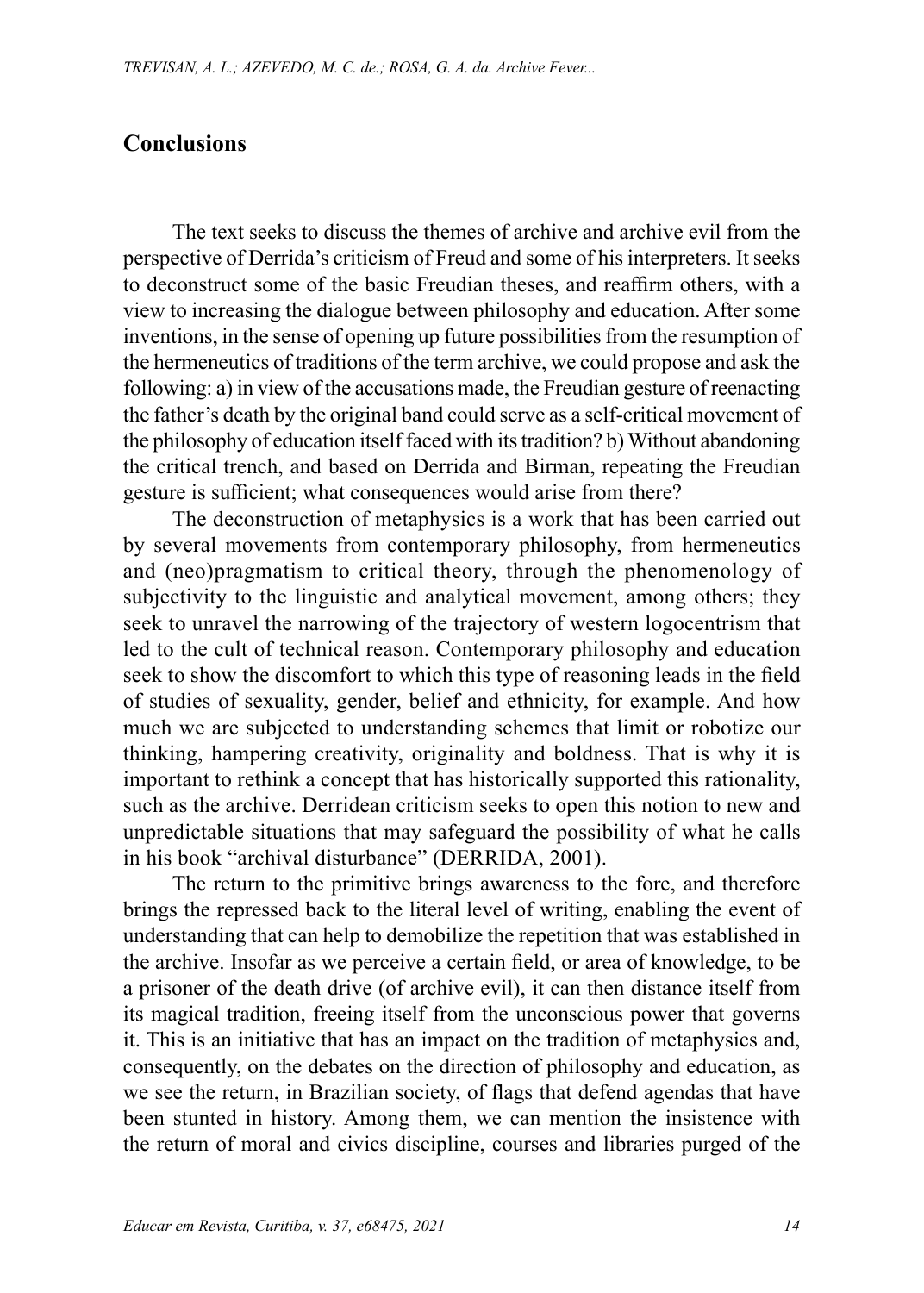Marxist poison, liberation from communist indoctrination, limitation to gender and sexuality studies in the classroom. It is certainly against this closing of the archive in its classic concept, aimed only at the memory of repetition and the guilt of repression, what led Derrida to sketch his interpretation of the theme. It is not this opening that he thought of when proposing his notion of archive evil, but we can interpret this closure from its reverse, therefore.

Socrates' death is being reissued in these guidelines, as his defense was in favor of a knowledge of "exhortation (*protreptikos*) and inquiry (*elenchos*)" (JAEGER, 1995, p. 525, our translation), both of which were figured in question form. That is why Socrates is defined by Jaeger as "an archive" with the following characteristics: "He was a great connoisseur of men, whose precise questions served as a touchstone to discover all the talents and all the latent forces, and to whom they would go to ask for advice, for the education of children, the most respected citizens" (JAEGER, 1995, p. 522, our translation). If parents sought Socrates' advice to educate their children well, it was because they saw him as an open archive and generous with the future. What the Athenian philosopher has in common with the prophet Moses and Jesus Christ is that they, each in their own time, and in their own way, not only served *thanatos*, destroying old archives. But, returning to the past, they were also not trapped to the compulsion of repetition, but were able to edit new files by the force of *eros*. There is, therefore, a homeric difference between a pedagogical knowledge that inquires and raises objections and another that simply repeats or reaffirms the repressed, a knowledge that endorses commonly accepted beliefs and another that puts them on hold. Doing the "exorcism" or therapy of these ghosts is a joint challenge for psychoanalysis, philosophy and education and, even, for the teaching of religion to go beyond an inglorious struggle with the present, which hypostasized the compulsive and necrophilic reissue of the past.

## **REFERENCES**

ALMEIDA, Rogério Miranda de. *Eros e Tânatos*: a vida, a morte, o desejo. São Paulo: Loyola, 2007.

ARISTÓFANES. *As nuvens.* Uma comédia grega. Rio de Janeiro: Zahar, 2014.

AQUINO, Júlio Groppa. A violência escolar e a crise da autoridade docente. *Cadernos Cedes*, Campinas, ano 19, n. 47, p. 7-19, dez. 1998.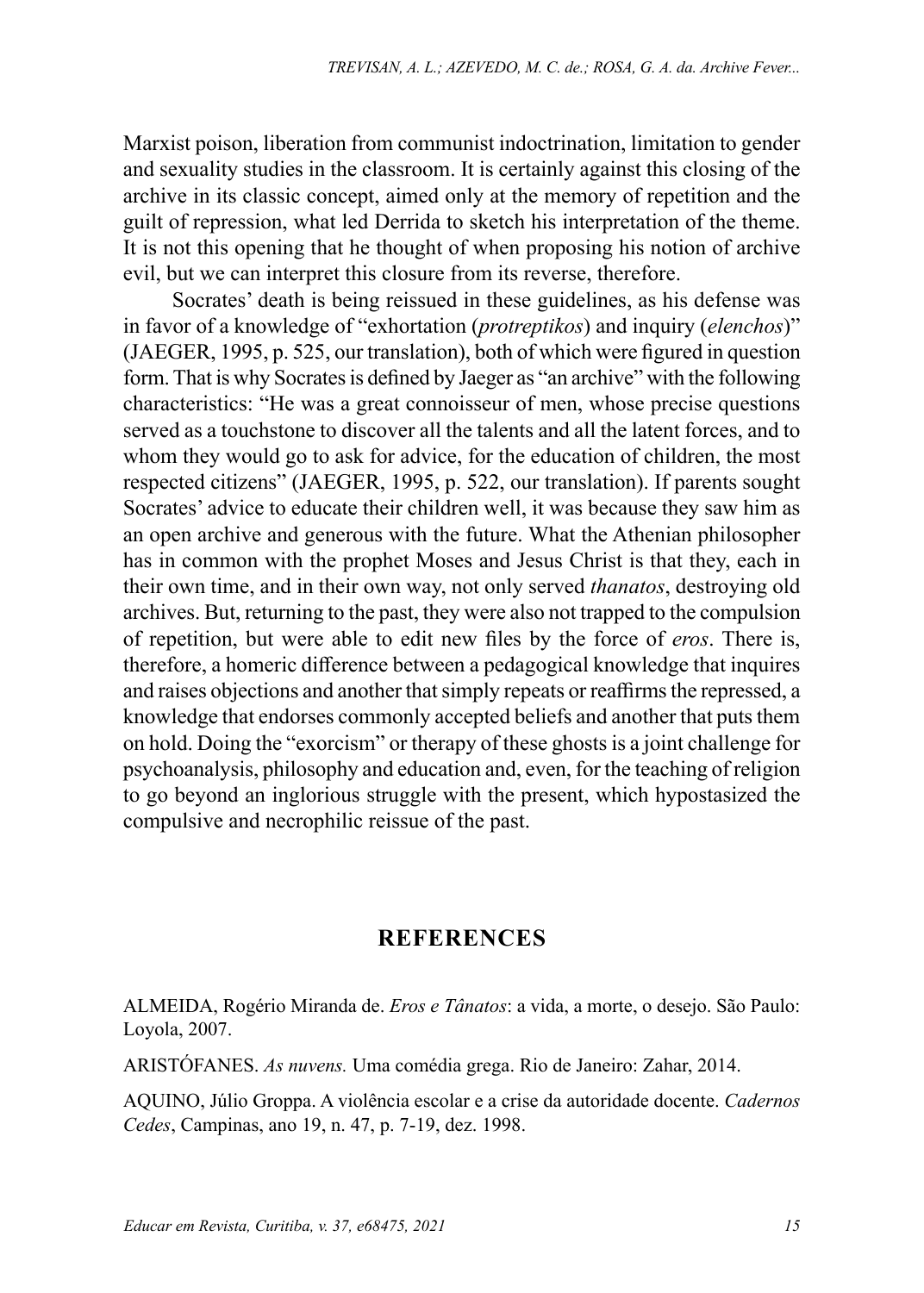ASSMANN, Jan. *Moses the Egyptian*: The memory of Egypt in western monotheism. Cambridge: Harvard University Press, 1998.

BERNSTEIN, Richard J. *Freud e o legado de Moisés.* Rio de Janeiro: Imago, 2000.

BIRMAN, Joel. Arquivo e Mal de Arquivo: Uma leitura de Derrida sobre Freud. *Natureza humana,* v. 10, n.1, p. 105-128, jan./jun. 2008.

CERQUEIRA, Daniel (coord.). *Atlas da violência 2018*. Rio de Janeiro: IPEA; FSBSP, 2018. Available on: [http://www.ipea.gov.br/portal/images/stories/PDFs/relatorio\\_](http://www.ipea.gov.br/portal/images/stories/PDFs/relatorio_institucional/180604_atlas_da_violencia_2018.pdf) [institucional/180604\\_atlas\\_da\\_violencia\\_2018.pdf.](http://www.ipea.gov.br/portal/images/stories/PDFs/relatorio_institucional/180604_atlas_da_violencia_2018.pdf) Access on: Feb. 16, 2019.

DERRIDA, Jacques. *A escritura e a diferença.* São Paulo: Perspectiva, 1971.

DERRIDA, Jacques. Derrida caça os fantasmas de Marx. [Entrevista concedida a] Betty Milan. *Folha de São Paulo*, Caderno MAIS, São Paulo, 26 jun. 1994. Available on: [https://www1.folha.uol.com.br/fsp/1994/6/26/mais!/24.html.](https://www1.folha.uol.com.br/fsp/1994/6/26/mais!/24.html) Access on: Feb. 13, 2019.

DERRIDA, Jacques. *Mal de arquivo:* uma impressão freudiana. Rio de Janeiro: Relume Dumará, 2001.

FREUD, Sigmund. *Mal-estar na civilização*. Tradução de Jayme Salomão. Rio de Janeiro: Imago, 1980. (Edição *Standart* Brasileira das Obras Completas, v. 21).

FREUD, Sigmund. *Uma nota sobre o 'Bloco Mágico'*. Tradução de Jayme Salomão (org.). Rio de Janeiro: Imago, 1996. p. 255-259. (Edição Standard Brasileira das Obras Psicológicas completas de Sigmund Freud, v. 19).

FREUD, Sigmund. O Moisés, de Michelangelo. *In*: *Arte, literatura e os artistas das obras incompletas de Sigmundo Freud.* Tradução de Ernani Chaves. Belo Horizonte: Autêntica, 2015. p. 183-219.

FREUD, Sigmund. *O homem Moisés e a religião monoteísta:* Três ensaios. Porto Alegre: L&PM, 2018.

GOMES, Luiz Flávio. *Brasil:* campeão mundial de violência contra professores. [*S.l*.]: jusbrasil, 2015. Available on: [https://professorlfg.jusbrasil.com.br/artigos/136798228/](https://professorlfg.jusbrasil.com.br/artigos/136798228/brasil-campeao-mundial-na-violencia-contra-professores) [brasil-campeao-mundial-na-violencia-contra-professores](https://professorlfg.jusbrasil.com.br/artigos/136798228/brasil-campeao-mundial-na-violencia-contra-professores). Access on: Feb. 16, 2019.

JAEGER, Werner. *Paidéia:* a formação do homem grego. São Paulo: Martins Fontes, 1995.

MENESES, Ramiro Délio Borges de. A desconstrução em Jacques Derrida: o que é e o que não é pela estratégia. *Universitas Philosophica 60*; Bogotá, año 30, p. 177-204, enero/jun. 2013.

PEREIRA, Marcelo Ricardo. *A impostura do mestre.* Belo Horizonte: Argvmentvm, 2008.